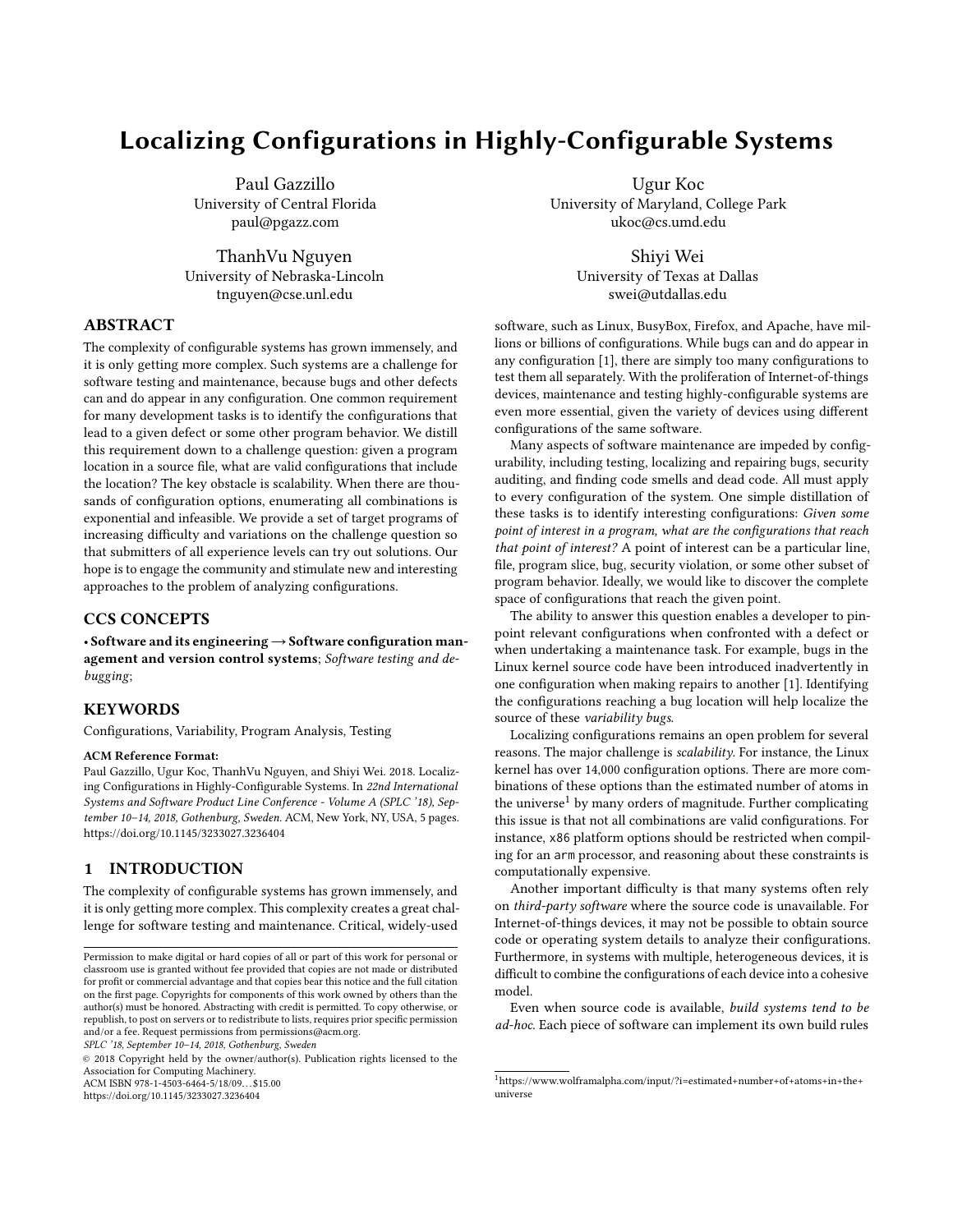SPLC '18, September 10–14, 2018, Gothenburg, Sweden Paul Gazzillo, Ugur Koc, ThanhVu Nguyen, and Shiyi Wei

and configuration options may not be explicitly documented. Configurability can be implemented in many ways, sometimes using custom solutions. For C systems, Makefiles and the preprocessor are common options. These tools have difficult semantics, impeding analysis, making a general solution to localizing configurations difficult to realize. For our challenge case, we focus on this build-time configurability.

# 2 THE CHALLENGE

Given a specific program location in the source code, can you apply automatic analysis techniques to find concrete configurations that include the program location in question?

A program location is a source file name and a line number. A concrete configuration is a valid combination of configuration options that can be used to build the target system. Since many configurations may cover the intended program location, the ideal answer is a compact characterization that captures all configurations covering that location. This characterization may be expressed as a logical formula that we can query to produce valid, concrete configurations reaching the program location.

A naive solution to this challenge is to enumerate all possible combinations of configuration options. Configuring and building the system for each combination enables a search for those that contain the target program location. This approach is not practical, even for small configurable systems, because it is exponential in the number of configuration options. The axTLS web server, for example, contains only 94 configuration options, but the naive approach would require enumerating  $2^{94}$  configurations, an unrealistic proposition.

There are two categories of realistic approaches to solving this challenge. Static analyses summarize configuration behavior by analyzing the program source code, including its build system, without executing the program. A purely static approach might not be feasible when the system contains third-party libraries or compiled code. Dynamic analyses run the program using a sample of configurations, obtain execution traces, and use the traces to build a model describing the configuration behavior. A purely dynamic approach might not provide a precise model describing the complete configuration space. A solution may need to combine both static and dynamic approaches, particularly for very large systems.

Solution requirements. A valid solution will, for any line number or file name, be able to produce at least one concrete configuration that, when used to configure and build the target system, includes the given program location. The quality of the solution will be rated both on how often it provides a correct answer for given program points as well as how thoroughly the answer covers the space of configurations for the given program point.

To enable a wide audience to tackle the challenge, we provide a range of difficulty levels with target systems of increasing complexity. Submissions may also choose to find configurations that reach a source file only instead of a program location, but are encouraged to work towards the latter. They may also focus on finding a single configuration or a partial space of configurations instead of the complete space of configurations. These are the options for target systems:

- Easy We provide a benchmark consisting of C programs collected from the variability bug database  $[1]^2$  $[1]^2$  $[1]^2$ . The database consists of programs derived from real-world bugs or other defects, but they are very small and depend on a small number of configuration options such that a naive exhaustive enumeration is possible. Our benchmark, given in the accompanying repository, is made more challenging, because correct solutions should use the full set of configuration options given in option\_list.txt. Thus, submitted solutions should work with this set of options when identifying a configuration, as described in the accompanying repository. This dataset may also be useful as a proof-of-concept for solution approaches other than the naive one.
- Medium The axTLS web server $^3$  $^3$  is a relatively small configurable system. Even so it has enough configuration options, 94, to make exhaustive search infeasible.
- Hard The BusyBox toolkit<sup>[4](#page-1-2)</sup> provides a single executable containing common GNU utilities. It is frequently used in embedded systems such as routers to provide a rich operating system with a small footprint. It has over a thousand configuration options.
- Ultimate The Linux kernel source  $code<sup>5</sup>$  $code<sup>5</sup>$  $code<sup>5</sup>$  is arguably the most complex, configurable open-source project; it contains over 14,000 configuration options, a nightmare for scalability.

Ground truth is not provided for the target systems, because finding the ground truth is essentially equivalent to this very challenge. In lieu of ground truth, submitters can validate the correctness of their solution against the provided set of program locations by configuring the target systems and checking for the existence of the given program location. Instructions for obtaining source code, lists of locations for each target system, and a description of the input format are available in the accompanying repository for this challenge:

<https://github.com/paulgazz/splc18challengecase>

Given the ad-hoc nature of real-world build system implementations, repurposing the solution program for new systems may be tedious. Therefore the solution only needs to work on at least one of the target systems of the submitter's choice. For simplicity, solutions may focus on Boolean configuration options, making system-specific manual settings for non-Boolean options.

In your submission, please provide the following:

- (1) Which target system(s) the tool supports.
- (2) Whether your tool produces a single configuration per program location or a space of configurations.
- (3) Whether your tool can produce configurations for a source file and line number or just a source file.
- (4) The source code and easy-to-use instructions on building and running the tool. A virtual machine prepared to build and run the tool is a good option.
- (5) Running time measurements for the tool on the given program locations, including machine specifications.

<span id="page-1-0"></span><sup>2</sup><http://vbdb.itu.dk/#search/>

<span id="page-1-1"></span><sup>&</sup>lt;sup>3</sup><http://axtls.sourceforge.net/>

<span id="page-1-2"></span><sup>4</sup><https://busybox.net/>

<span id="page-1-3"></span><sup>5</sup><https://www.kernel.org/>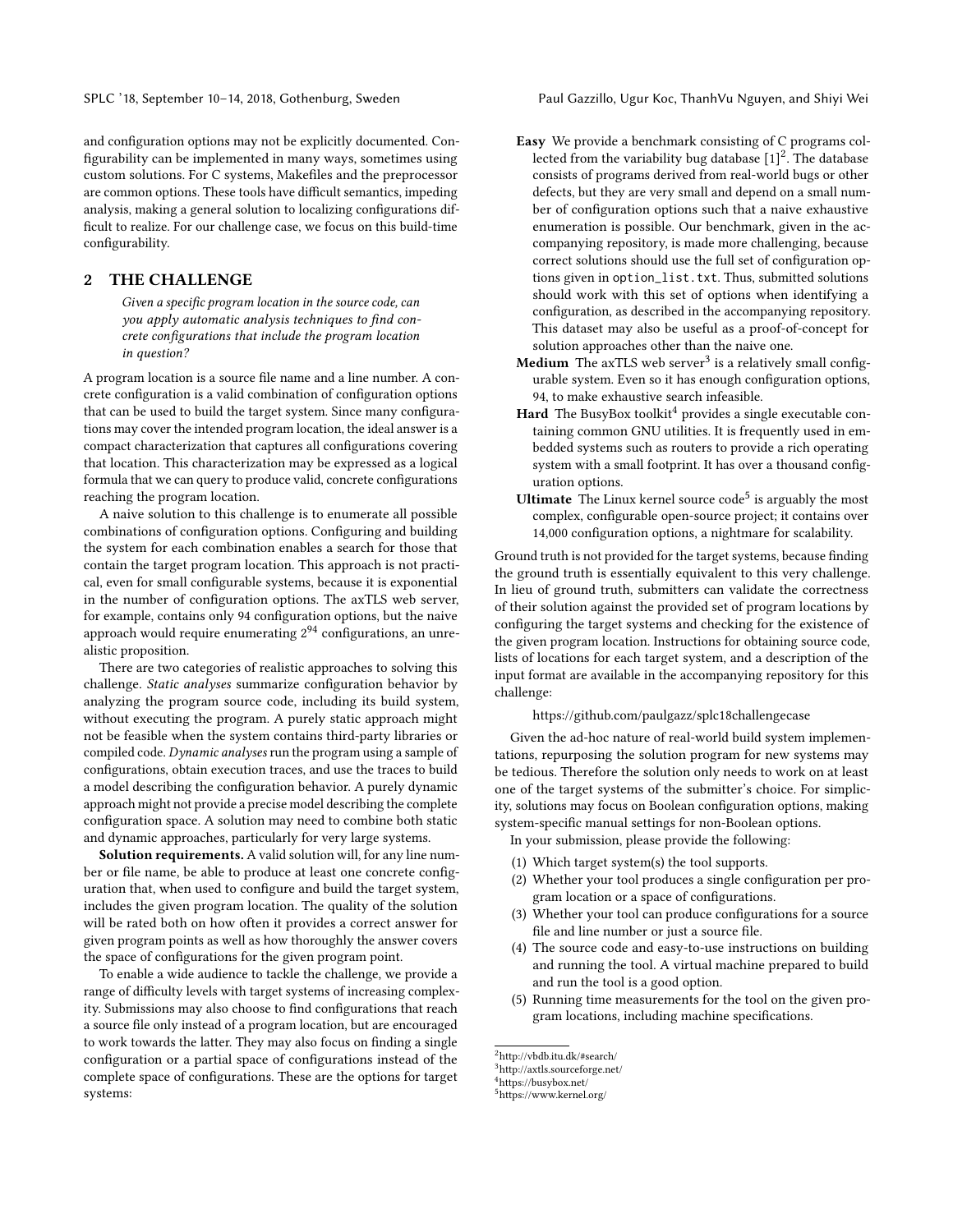Localizing Configurations in Highly-Configurable Systems SPLC '18, September 10-14, 2018, Gothenburg, Sweden

(6) A script that runs the solution program for the given list(s) of program locations from the repository.

Solution evaluation. We will evaluate solutions by measuring how well the given program finds correct configurations of the program locations for the supported target program(s) as well as running time and resource usage<sup>[6](#page-2-0)</sup>. For each program location, we will query the solution program for a configuration, build the configuration (if the solution program produced one), and check whether the program location is included. While a correct solution should be able to determine when a given program location is unreachable, we will only provide program locations that are reachable by some configuration. Each solution will be measured with the following formulae:

$$
Precision = \frac{N_{correct}}{N_{correct} + N_{wrong}}
$$

$$
Recall = \frac{N_{correct}}{N_{correct} + N_{missed}}
$$

$$
Accuracy = \frac{N_{correct}}{N_{all}}
$$

 $N<sub>all</sub>$  is the total number of program locations we provide for a given target system.  $N_{\text{correct}}$  is the number correctly identified, i.e., the configurations that include the program location.  $N_{\text{wrong}}$  is the number incorrectly identified, while  $N_{\text{missed}}$  is the number for which the solution finds no configuration.

This pseudo-code describes how the above values will be computed during evaluation:

```
for each program location do
    ask the solution program to produce a .config;
    if the solution program fails then
        N_{\text{missed}} += 1;
    else
        build the .config;
        if the program location is included then
         N_{\text{correct}} += 1;
        else
         \vert N_{\text{wrong}} += 1;
        end
    end
end
```
For solution programs that produce a space of configurations, rather than just a single configuration, we will test the configuration space for correctness by sampling it and checking that all samples include the program location. All samples must include the program location to count towards  $N_{\text{correct}}$ , otherwise the answer counts towards Nwrong.

# <span id="page-2-3"></span>3 EXISTING TOOLS

Several existing tools analyze configurations in build systems and source code and may be useful as inspiration or used as components in a proposed solution. We have provided links to these tools in the accompanying repository.

Kmax [\[15\]](#page-3-1) collects build system configurations for Kbuild-style Makefiles of the kind used in Linux and BusyBox. It uses static analysis to derive a Boolean expression of configuration options. KBuildMiner [\[4\]](#page-3-2) also produces Boolean expressions for source files built with Kbuild Makefiles. It uses a heuristic parsing technique that trades off precision for speed. Makex takes a similar parsing approach [\[24\]](#page-4-1). KconfigReader [\[17\]](#page-3-3) converts constraints on configuration options described in the Kbuild build system into Boolean expressions. Dietrich et al. describe GOLEM [\[11\]](#page-3-4), which uses a dynamic approach to build system analysis, trying one or more configuration variables at a time to see which C files are enabled. GOLEM has been compared to other tools including KBuildMiner and Makex to evaluate coverage [\[12\]](#page-3-5). All of the above techniques consider only the build system, and do not inspect configurations within source files. Several static approaches based on new parsing algorithms exist to deal with preprocessor configurations within C source files [\[14,](#page-3-6) [16,](#page-3-7) [18\]](#page-3-8).

The iTree tool [\[32\]](#page-4-2) uses dynamic analysis and machine learning to construct an "interaction tree" and from the tree constructs configurations achieving high coverage. The iGen tool [\[25\]](#page-4-3) dynamically infers interactions–logical formulae describing how configuration settings map to code coverage. The tool employs an iterative algorithm that runs the system, captures coverage data, processes data to infer interactions, and then generates new configurations to further refine interactions in the next iteration. The self-adaptive REFRACT [\[33\]](#page-4-4) architecture monitors software for bugs and generates configuration guards to avoid the observed bugs. REFRACT works by monitoring a running program (e.g., Firefox), and when the program encounters a bug, REFRACT analyzes configurations encountered during the buggy run to create good configurations that do not exhibit the bug and also constructs guards for the program to avoid similar buggy behaviors.

Yilmaz et al. [\[37\]](#page-4-5) describes several techniques and tools that use covering arrays to generate configurations. The UNL's CIT portal<sup>[7](#page-2-1)</sup> provides a family of tools for generating and checking covering arrays using Simulated Annealing [\[7\]](#page-3-9). NIST's Automated Combinatorial Testing for Software<sup>[8](#page-2-2)</sup> project provides ACTS [\[19\]](#page-3-10) tool as well as precomputed covering arrays for standard configuration spaces.

### 4 RELATED WORK

Interaction discovery. Reisner et al. [\[29\]](#page-4-6) developed the symbolic executor, Otter, and used it to fully explore the configuration space of a software system and extract interactions in conjunctive form. Symbolic execution, however, has scalability limitations and it is language specific. Consequently, several authors from the same group have started to use dynamic analyses and producing the aforementioned tools iTree and iGen that run much faster than Otter.

Lillack et al. describe a system that uses static analysis to derive a configuration map of source code [\[20\]](#page-3-11). Zhang and Ernst describe a tool that combines dynamic and static analysis to help users reconfigure a system undergoing software evolution [\[40\]](#page-4-7). Ouellet et al. describe static techniques to localize configurations of source

<span id="page-2-0"></span><sup>6</sup>Please see the repository's README.md file for specifications of the evaluation machine and running time expectations.

<span id="page-2-1"></span><sup>7</sup><http://cse.unl.edu/~citportal>

<span id="page-2-2"></span><sup>8</sup><https://csrc.nist.gov/Projects/Automated-Combinatorial-Testing-for-Software>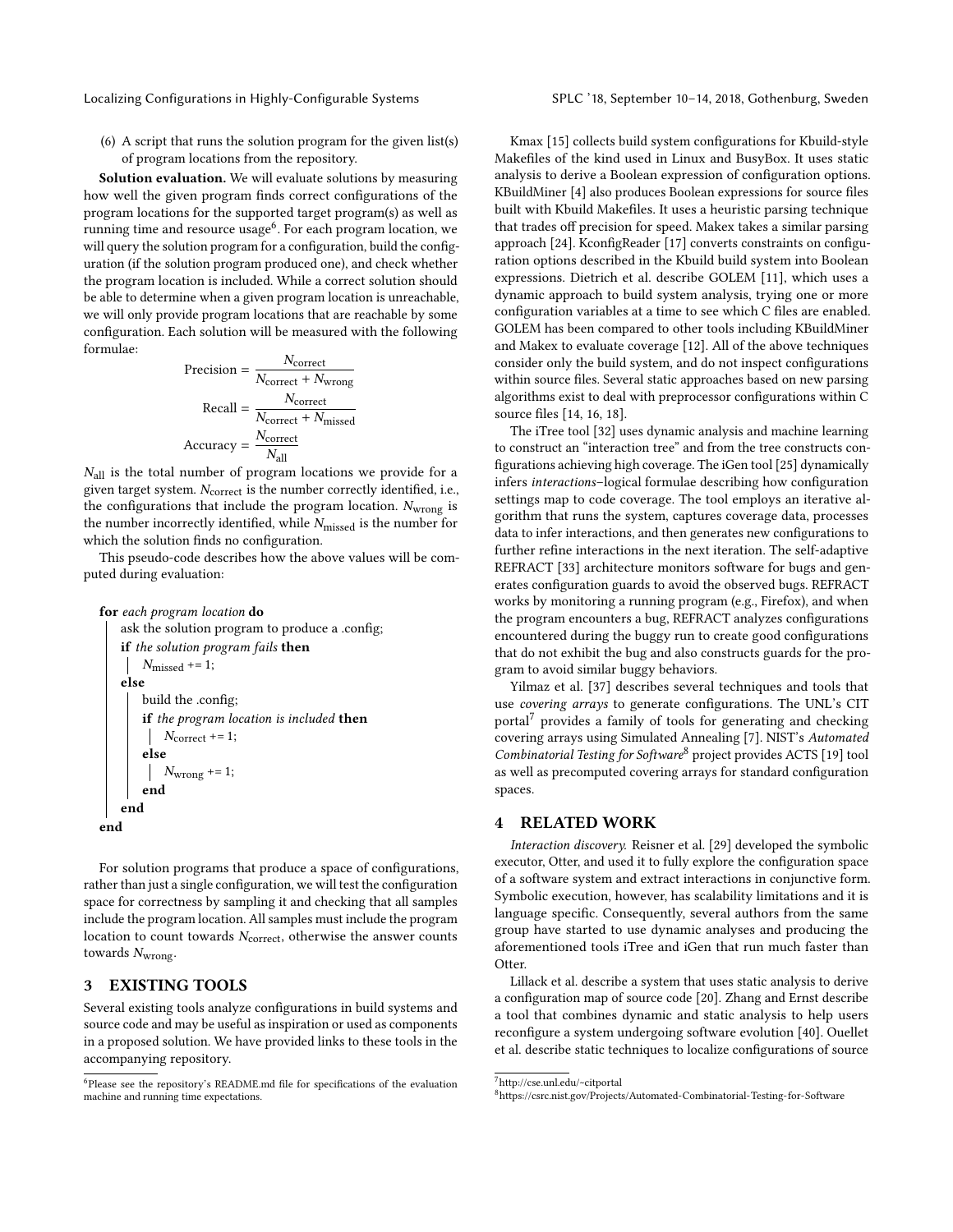#### SPLC '18, September 10–14, 2018, Gothenburg, Sweden Paul Gazzillo, Ugur Koc, ThanhVu Nguyen, and Shiyi Wei

code in avionics systems [\[28\]](#page-4-8). Several sampling approaches have been studied for exploring configuration spaces to find optimal configurations [\[22,](#page-3-12) [27,](#page-4-9) [31\]](#page-4-10).

Feature interactions and presence conditions. Thüm et al [\[36\]](#page-4-11) classify the feature interactions and presence conditions problems in software product line research. Since then, there have been multiple attempts to address these problems. Apel et al. [\[3\]](#page-3-13) study the number of feature interactions in a system and their effects, including bug triggering, power consumption, etc. Lillack et al. [\[21\]](#page-3-14) use (language-specific) taint analysis to find interactions in Android applications. Nadi et al [\[23\]](#page-3-15) and von Rhein et al. [\[30\]](#page-4-12) present tools that work with presence conditions that are already provided. Czarnecki and Pietroszek [\[9\]](#page-3-16) check for well-formedness errors in UML featured-based model templates using an SAT solver.

Combinatorial interaction testing. Many researchers have explored combinatorial interaction testing (CIT) [\[6,](#page-3-17) [26,](#page-4-13) [34,](#page-4-14) [38\]](#page-4-15), a family of techniques for testing a program under a systematically generated set of configurations. One particularly popular approach is called t-way covering arrays which, given a coverage strength t, generates a set of configurations containing all t-way combinations of option settings at least once. Over the last 30 years, many studies have focused on improving the speed, quality and flexibility of covering arrays [\[5,](#page-3-18) [8,](#page-3-19) [10,](#page-3-20) [13,](#page-3-21) [39\]](#page-4-16). Yilmaz et al. [\[37\]](#page-4-5) used covering arrays to detect and characterize variability bugs in complex configuration spaces.

Build system analysis. As discussed in Section [3,](#page-2-3) several existing tools deal specifically with analyzing configurations in build systems [\[4,](#page-3-2) [15,](#page-3-1) [17,](#page-3-3) [24\]](#page-4-1). In addition, Tamrawi et al. [\[35\]](#page-4-17) developed SYMake, a symbolic Makefile evaluator. SYMake generates a symbolic dependency graph from Makefiles for use in identifying code smells and in refactoring. Adams et al. [\[2\]](#page-3-22) describe MAKAO, a visualization tool for Makefile dependencies. It extracts a concrete dependency graph for a single configuration.

#### ACKNOWLEDGMENTS

We would like to thank Julia Lawall for bringing up this challenge problem and providing concrete instances of it for the Linux source code. We would also like to thank the reviewer as well as the chairs Sarah Nadi and Timo Kehrer for organizing the challenge track.

#### REFERENCES

- <span id="page-3-0"></span>[1] Iago Abal, Claus Brabrand, and Andrzej Wasowski. 2014. 42 Variability Bugs in the Linux Kernel: A Qualitative Analysis. In Proceedings of the 29th ACM/IEEE International Conference on Automated Software Engineering (ASE '14). ACM, New York, NY, USA, 421–432.<https://doi.org/10.1145/2642937.2642990>
- <span id="page-3-22"></span>[2] Bram Adams, Herman Tromp, Kris De Schutter, and Wolfgang De Meuter. 2007. Design recovery and maintenance of build systems. In 23rd IEEE International Conference on Software Maintenance (ICSM 2007), October 2-5, 2007, Paris, France. 114–123.<https://doi.org/10.1109/ICSM.2007.4362624>
- <span id="page-3-13"></span>[3] Sven Apel, Sergiy Kolesnikov, Norbert Siegmund, Christian Kästner, and Brady Garvin. 2013. Exploring Feature Interactions in the Wild: The New Featureinteraction Challenge. In Proceedings of the 5th International Workshop on Feature-Oriented Software Development (FOSD '13). ACM, New York, NY, USA, 1–8. [https:](https://doi.org/10.1145/2528265.2528267) [//doi.org/10.1145/2528265.2528267](https://doi.org/10.1145/2528265.2528267)
- <span id="page-3-2"></span>[4] Thorsten Berger, Steven She, Rafael Lotufo, Krzysztof Czarnecki, and Andrzej Wasowski. 2010. Feature-to-code Mapping in Two Large Product Lines. In Proceedings of the 14th International Conference on Software Product Lines: Going Beyond (SPLC'10). Springer-Verlag, Berlin, Heidelberg, 498–499. [http:](http://dl.acm.org/citation.cfm?id=1885639.1885698) [//dl.acm.org/citation.cfm?id=1885639.1885698](http://dl.acm.org/citation.cfm?id=1885639.1885698)
- <span id="page-3-18"></span>[5] Renée C. Bryce and Charles J. Colbourn. 2006. Prioritized interaction testing for pair-wise coverage with seeding and constraints. Information and Software Technology 48, 10 (Oct. 2006), 960–970. [https://doi.org/10.1016/j.infsof.2006.03.](https://doi.org/10.1016/j.infsof.2006.03.004) [004](https://doi.org/10.1016/j.infsof.2006.03.004)
- <span id="page-3-17"></span>[6] D. M. Cohen, S. R. Dalal, J. Parelius, and G. C. Patton. 1996. The combinatorial design approach to automatic test generation. IEEE Software 13, 5 (Sept. 1996), 83–88.<https://doi.org/10.1109/52.536462>
- <span id="page-3-9"></span>[7] M.B. Cohen, Amanda Swearngin, Brady Garvin, Jacob Swanson, Justyna Petke, Kaylei Burke, Katie Macias, Ronald Decker, Wayne Motycka, and Zhen and Wang. [n. d.]. Combinatorial Interaction Testing Portal. ([n. d.]). http://cse.unl.edu/ citportal, Accessed on 2018-01-16.
- <span id="page-3-19"></span>[8] M. B. Cohen, P. B. Gibbons, W. B. Mugridge, and C. J. Colbourn. 2003. Constructing test suites for interaction testing. In 25th International Conference on Software Engineering, 2003. Proceedings. 38–48.<https://doi.org/10.1109/ICSE.2003.1201186>
- <span id="page-3-16"></span>[9] Krzysztof Czarnecki and Krzysztof Pietroszek. 2006. Verifying Feature-based Model Templates Against Well-formedness OCL Constraints. In Proceedings of the 5th International Conference on Generative Programming and Component Engineering (GPCE '06). ACM, New York, NY, USA, 211–220. [https://doi.org/10.](https://doi.org/10.1145/1173706.1173738) [1145/1173706.1173738](https://doi.org/10.1145/1173706.1173738)
- <span id="page-3-20"></span>[10] Gulsen Demiroz and Cemal Yilmaz. 2012. Cost-aware combinatorial interaction testing. In Proceedings of the Internatinoal Conference on Advances in System Testing and Validation Lifecycles. 9–16.
- <span id="page-3-4"></span>[11] Christian Dietrich, Reinhard Tartler, Wolfgang Schröder-Preikschat, and Daniel Lohmann. 2012. A Robust Approach for Variability Extraction from the Linux Build System. In Proceedings of the 16th International Software Product Line Conference - Volume 1 (SPLC '12). ACM, New York, NY, USA, 21-30. [https:](https://doi.org/10.1145/2362536.2362544) [//doi.org/10.1145/2362536.2362544](https://doi.org/10.1145/2362536.2362544)
- <span id="page-3-5"></span>[12] Christian Dietrich, Reinhard Tartler, Wolfgang Schröder-Preikshat, and Daniel Lohmann. 2012. A robust approach for variability extraction from the Linux build system. 21–30.<http://doi.acm.org/10.1145/2362536.2362544>
- <span id="page-3-21"></span>[13] Emine Dumlu, Cemal Yilmaz, Myra B. Cohen, and Adam Porter. 2011. Feedback Driven Adaptive Combinatorial Testing. In Proceedings of the 2011 International Symposium on Software Testing and Analysis (ISSTA '11). ACM, New York, NY, USA, 243–253.<https://doi.org/10.1145/2001420.2001450>
- <span id="page-3-6"></span>[14] Alejandra Garrido and Ralph Johnson. 2005. Analyzing Multiple Configurations of a C Program. In Proceedings of the 21st IEEE International Conference on Software Maintenance (ICSM '05). IEEE Computer Society, Washington, DC, USA, 379–388. <https://doi.org/10.1109/ICSM.2005.23>
- <span id="page-3-1"></span>[15] Paul Gazzillo. 2017. Kmax: Finding All Configurations of Kbuild Makefiles Statically. In Proceedings of the 2017 11th Joint Meeting on Foundations of Software Engineering (ESEC/FSE 2017). ACM, New York, NY, USA, 279–290. [https://doi.](https://doi.org/10.1145/3106237.3106283) [org/10.1145/3106237.3106283](https://doi.org/10.1145/3106237.3106283)
- <span id="page-3-7"></span>[16] Paul Gazzillo and Robert Grimm. 2012. SuperC: Parsing All of C by Taming the Preprocessor. In Proceedings of the 33rd ACM SIGPLAN Conference on Programming Language Design and Implementation (PLDI '12). ACM, New York, NY, USA, 323– 334.<https://doi.org/10.1145/2254064.2254103>
- <span id="page-3-3"></span>[17] Christian Kästner. 2016. KconfigReader. [https://github.com/ckaestne/](https://github.com/ckaestne/kconfigreader) [kconfigreader.](https://github.com/ckaestne/kconfigreader) (2016). [Online; accessed 12-Jan-2018].
- <span id="page-3-8"></span>[18] Christian Kästner, Paolo G. Giarrusso, Tillmann Rendel, Sebastian Erdweg, Klaus Ostermann, and Thorsten Berger. 2011. Variability-aware Parsing in the Presence of Lexical Macros and Conditional Compilation. In Proceedings of the 2011 ACM International Conference on Object Oriented Programming Systems Languages and Applications (OOPSLA '11). ACM, New York, NY, USA, 805–824. [https:](https://doi.org/10.1145/2048066.2048128) [//doi.org/10.1145/2048066.2048128](https://doi.org/10.1145/2048066.2048128)
- <span id="page-3-10"></span>[19] Author: Richard Kuhn (NIST), Author: Raghu Kacker (NIST), and Author: Yu Lei (UTA). [n. d.]. Advanced Combinatorial Test Methods for System Reliability. ([n. d.]). [https://csrc.nist.gov/publications/detail/journal-article/](https://csrc.nist.gov/publications/detail/journal-article/2010/advanced-combinatorial-test-methods-for-system-reliability) [2010/advanced-combinatorial-test-methods-for-system-reliability](https://csrc.nist.gov/publications/detail/journal-article/2010/advanced-combinatorial-test-methods-for-system-reliability) DOI: https://content.csrc.nist.gov/publications/detail/journal-article/2010/advancedcombinatorial-test-methods-for-system-reliability.
- <span id="page-3-11"></span>[20] Max Lillack, Christian Kästner, and Eric Bodden. 2014. Tracking Load-time Configuration Options. In Proceedings of the 29th ACM/IEEE International Conference on Automated Software Engineering (ASE '14). ACM, New York, NY, USA, 445–456. <https://doi.org/10.1145/2642937.2643001>
- <span id="page-3-14"></span>[21] M. Lillack, C. KÃďstner, and E. Bodden. 2017. Tracking Load-time Configuration Options. IEEE Transactions on Software Engineering PP, 99 (2017), 1–1. [https:](https://doi.org/10.1109/TSE.2017.2756048) [//doi.org/10.1109/TSE.2017.2756048](https://doi.org/10.1109/TSE.2017.2756048)
- <span id="page-3-12"></span>[22] Flávio Medeiros, Christian Kästner, Márcio Ribeiro, Rohit Gheyi, and Sven Apel. 2016. A Comparison of 10 Sampling Algorithms for Configurable Systems. In Proceedings of the 38th International Conference on Software Engineering (ICSE). ACM Press, New York, NY, 643–654.<https://doi.org/10.1145/2884781.2884793>
- <span id="page-3-15"></span>[23] S. Nadi, T. Berger, C. KÃďstner, and K. Czarnecki. 2015. Where Do Configuration Constraints Stem From? An Extraction Approach and an Empirical Study. IEEE Transactions on Software Engineering 41, 8 (Aug. 2015), 820–841. [https://doi.org/](https://doi.org/10.1109/TSE.2015.2415793) [10.1109/TSE.2015.2415793](https://doi.org/10.1109/TSE.2015.2415793)